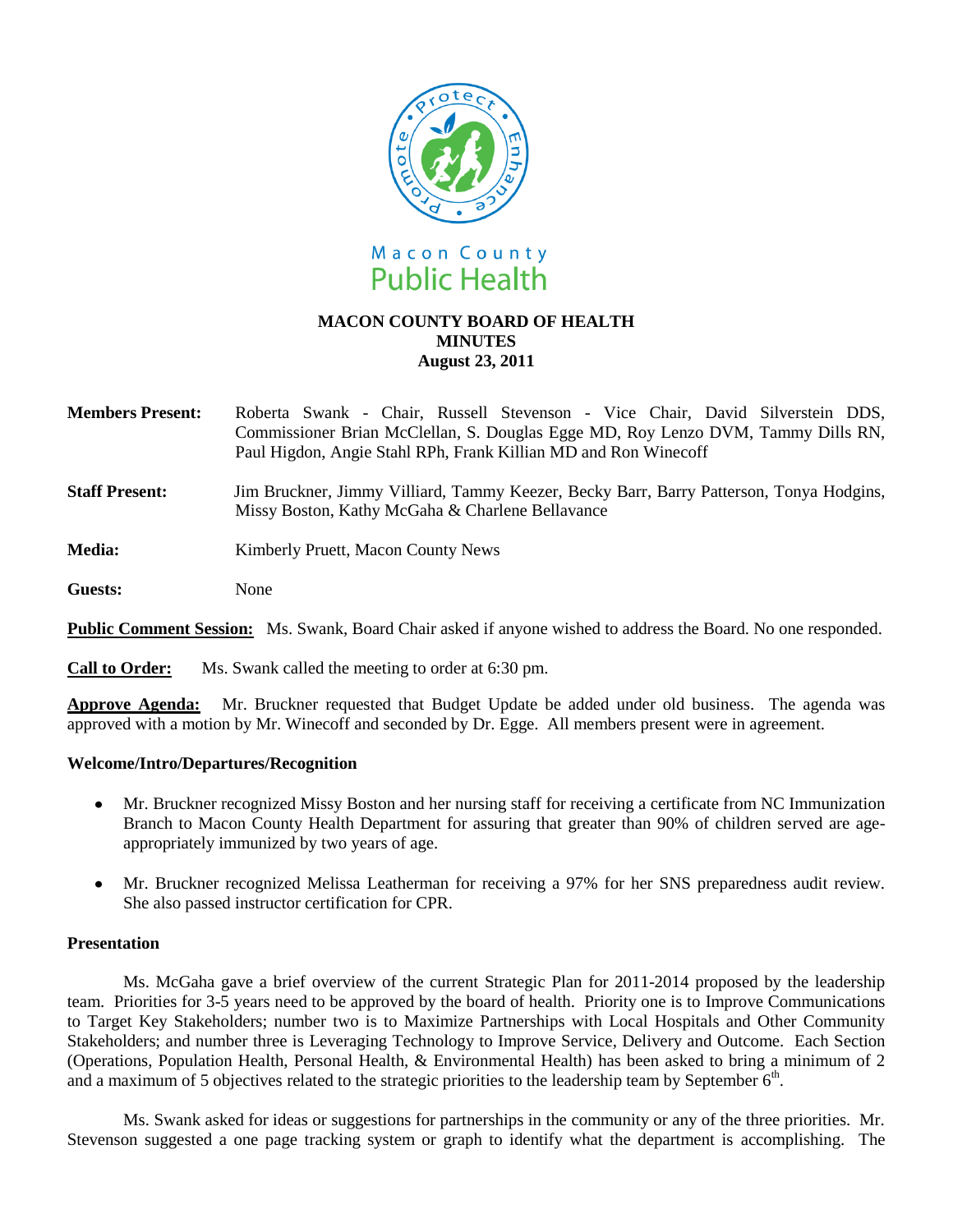leadership team discussed in their meeting this morning that the measure we've been using as the monthly performance review is no longer an accurate tool to measure the performance of the departments.

A motion was made by Ms. Dills and seconded by Dr. Egge to accept the three priorities as presented in Ms. McGaha's presentation. The motion passed unanimously.

**Approve Minutes of Previous Meeting:** A motion was made by Commissioner McClellan and seconded by Mr. Winecoff to accept the minutes of July 26, 2011 as presented. All members present agreed.

### **Old Business**

**Budget Update -** Ms. Hodgins presented a report on the budget expenditures for July and August. She reported that we are currently below what was anticipated. The revenue report was missing a portion of Medicaid payments which county finance has not recorded in MUNIS. This would place us right at what we had predicted for these two months.

**Flu Vaccine -** Dr. Villard reported that we would be giving Flu vaccinations at the county fair and we will also be doing several flu clinics in the community. We will be trying some of the higher dose flu vaccine for the seniors over the age of 65. It is a little more expensive but is more affective for older patients. Ms. Barr reported that we will be filing insurance for people who want to receive the vaccine at the fair. It was noted that this vaccine includes the H1N1 strain. The competition for flu shots has increased as others in the community begin providing flu vaccinations (e.g. pharmacy's and hair salons). The shots will be given outside our BT trailer at the fair. Ms. Barr reported that Melissa Leatherman would also be handing out preparedness packets and pamphlets about other general health department services..

**Population Health Restructuring -** Ms. Barr gave a brief overview of restructuring of Population Health. She explained that there were several factors that precipitated the restructuring. Some changes were made to create a better fit for the program's actual function. Others were due to budget reductions. Some of the primary personnel changes were made to help increase public outreach for W.I.C., help employees manage chronic illness such as diabetes & initiate case management through doctor office referrals.

**Adult Dental Update** - Ms. Keezer reported that as the Board had requested at the last meeting we expanded the advertising area and sent letters to local dentists. From the letters that were sent we received several inquiries. We also have one local dentist who is interested in working part time in the clinic. Dr. Villiard reported that he had an applicant from Candler who has expressed interest in working in the clinic. He has left him both voice mail and email messages and will follow up tomorrow until he makes contact. We need \$27,000 from the clinic per month in order just to cover salary and operating expenses. Dr. Villiard reported that the clinic cannot continue to sustain itself on two days a week based on July revenue. There was a motion made by Mr. Winecoff to continue the clinic as is and see if we have a possibility of a dentist. Mr. Stevenson seconded. After some discussion all members agreed.

Mr. Stevenson asked that information regarding loss revenue, etc. for the clinic be sent in advance of the next Board of Health meeting so the members will have a chance to review and be ready to make a decision.

**Fee Changes -** Mr. Bruckner reported that based on the new Medicaid Cost Settlement method for next year we needed to reevaluate the fees we are currently charging for our services. In most cases we were so close to the state average we basically only had to add about 5% to our charge to be in the range the state recommends. In some cases we did have to increase our fee because we were charging considerably less than the Medicaid rate. A motion was made by Dr. Silverstein and seconded by Dr. Egge to approve the new fee schedule as presented by Mr. Bruckner.

#### **New Business**

Mr. Bruckner informed the board that a list of Committees & Members was enclosed in their packets that show how involved the public health employees really are in the community.

#### **Board Training and Information**